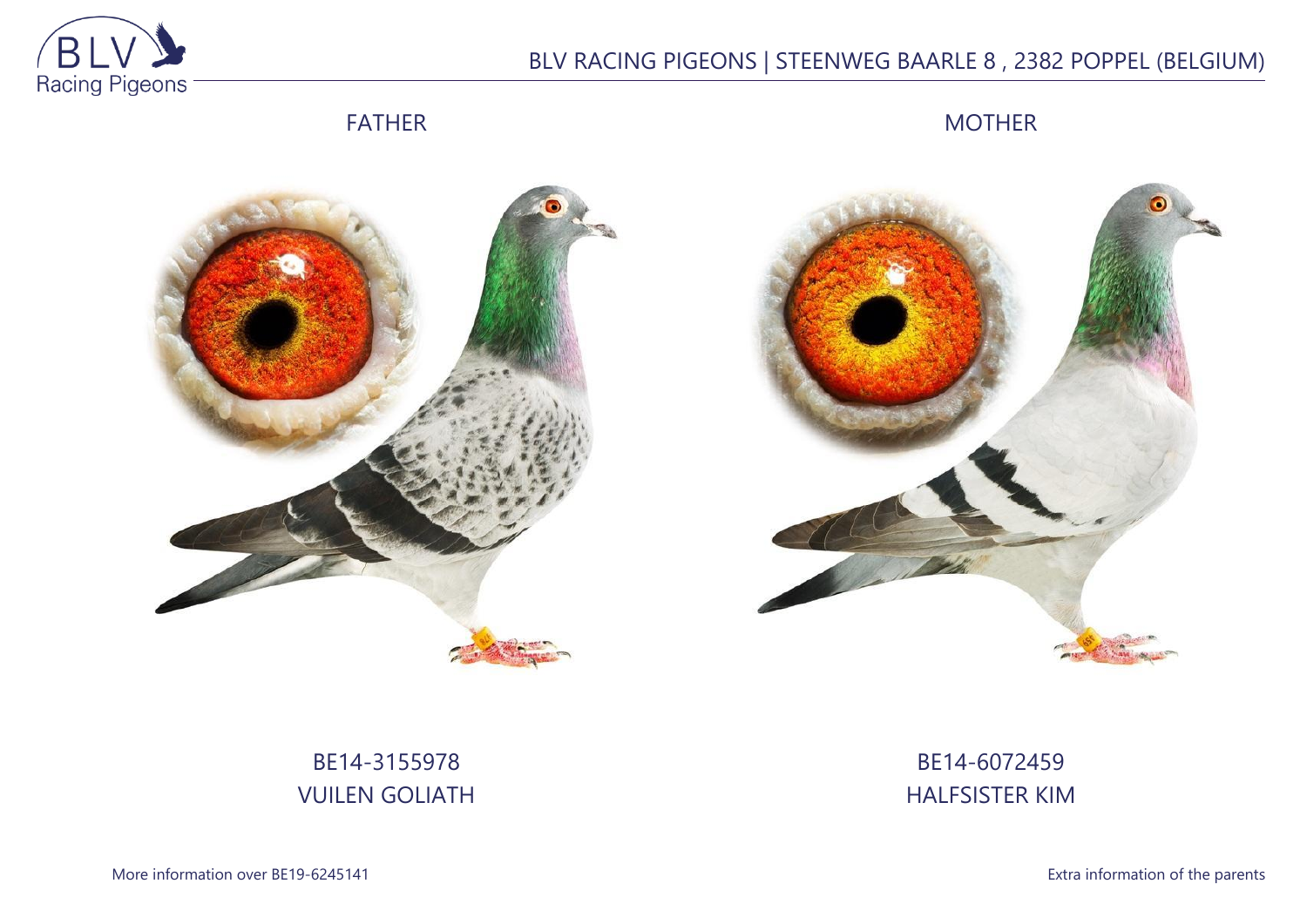

### BLV RACING PIGEONS | STEENWEG BAARLE 8 , 2382 POPPEL (BELGIUM)







**Hok Van de Wouwer** Melkouwen 8 - 2590 Berlaar (Belgium)

Van de Worwer Kint

More information over BE19-6245141 Extra information of the parents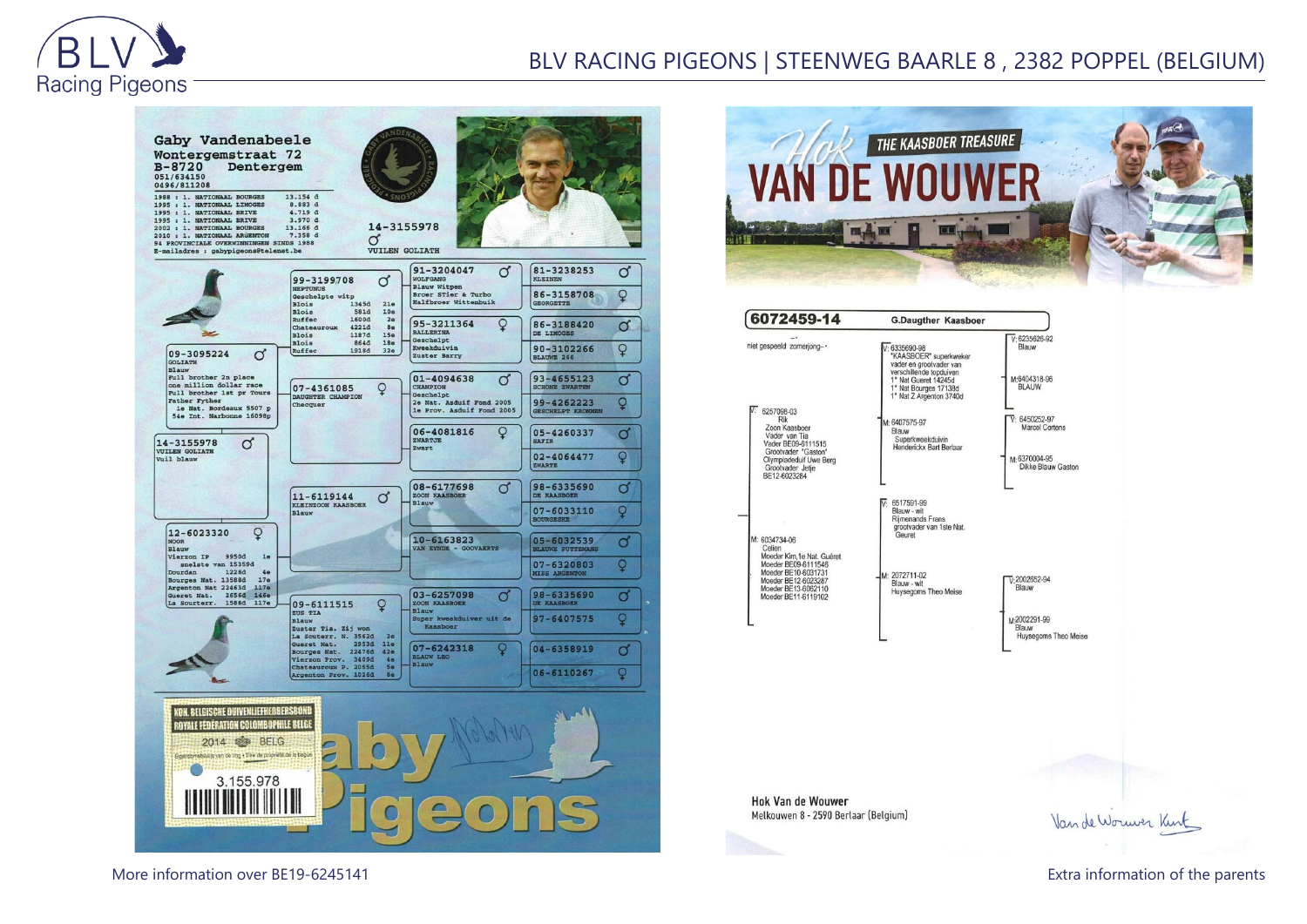

#### More information of 3155978/2014

**Never raced, summer youngster 2014** Father of 'Norry' 772/15, breeder of **- 'Norry's Girl 787' BE18-6063787 26. Nat. Zone Issoudun – 3,129 birds 2020 104. Nat. Issoudun – 10,603 birds 52. Nat. Zone Bourges - 7,514 birds 2018 298. Nat. Bourges – 23,854 birds 64. Nat. Chateauroux - 2,850 birds 2019 70. Nat. Zone Limoges – 5,115 birds 2020 262. Nat. Limoges - 15,979 birds 32. prov. Issoudun – 2,147 birds 2019 39. prov. Vierzon – 470 birds 2019 75. prov. Argenton - 2,579 birds 2019 423. Nat. Argenton – 16,762 birds 2020 355. Nat. Chateauroux – 12,855 birds 2018 679. Nat. Chateauroux – 24,617 birds 2019 789. Nat. Issoudun – 11,465 birds 2019 2. Melun – 420 birds - BE16-6023133 28. Nat. Argenton - 3,322 birds 2018 36. Nat. Chateauroux - 1,712 birds 2017 28. prov. Blois - 2,661 birds 2017 69. prov. Blois – 776 birds 2016 81. prov. Bourges - 1,371 birds 2017 110. Nat. Zone Argenton - 7,332 birds 2017 352. Nat. Argenton – 22,712 birds 123. Nat. Zone Bourges 8,989 birds 2016 457. Nat. Bourges – 28,078 birds 2016 294. Nat. Zone Chateauroux – 8,584 birds 2017 389. Nat. Zone Chateauroux – 4,398 birds 2017** 'Norry' is g.father of BE19-6134054 Ruymaekers-Vreys **53. Nat. Bourges – 22,506 birds 270. Nat. Issoudun – 18,176 birds 314. prov. Gueret – 1,462 birds**

### More information of 6072459/2014

**- FATHER IS 'RIK' 098/03, TOP SON 'KAASBOER' X 'SUPER BREEDER HENDERICKX' In the eyes of Gaston van de Wouwer successor of legend 'Kaasboer'** Father of many super pigeons **- 'Tia' 661/08' 2. Nat. La Souterraine - 3,562 birds 2011 2. prov. Montlucon – 1,260 birds 5. prov. / 11. Nat. Guéret - 2,953 birds 2010 5. prov. Châteauroux - 2,055 birds 2011 / 64. Nat. 20,517 birds 15. s-Nat. Vierzon - 11,062 birds 2011 26. s-Nat. Vierzon - 8,869 birds 2010 Also winner 28.-42.-321.-379.-520.-596.-635.-695. National** - 'Tia' is mother of 'Jetje' 284/12 **1. prov. / 5. Nat. Zone / 40. Nat. La Souterraine YL - 11,236 birds - 'Goede Blauwen' Winner of 1.-6.-7. prize - 'Minoe' 515/09 27. s-Nat. Vierzon - 4,298 birds 2010 39. Nat. Bourges - 17,138 birds 2010** -'Minoe' is mother of 'Noor' 320/12 **1. s-Nat. Vierzon - 10,480 birds 2014 / fastest against 15,359 birds 7. Nat. Zone Bourges - 3,493 birds 2013 / 17. Nat. 13,588 birds Also winner 117.-146.-151.-479. National - 'Anjel' 228/12 Winner of 62.-83.-161.-216.-223.-292. Nat. Zone - 'Sandy' 143/11 11. s-Nat. Blois YL - 1,169 birds 2012 Also winner 26.-28.-47.-86. National Zone Mother of 1. prov. acebird long distance YB KBDB 2014 - 'Lila' 142/11 6. Nat. Zone / 10. Nat. Guéret old - 2,656 birds 2013** 'Rik' is also grandfather of 'Gaston' Uwe Berg **2. Olympiad bird allround Germany 2009 1. prize - 1,786 birds … 2. prize - 2,056 birds … 2. prize - 2,038 birds 2. prize - 1,597 birds … 2. prize - 1,330 birds … 2. prize - 1,226 birds**